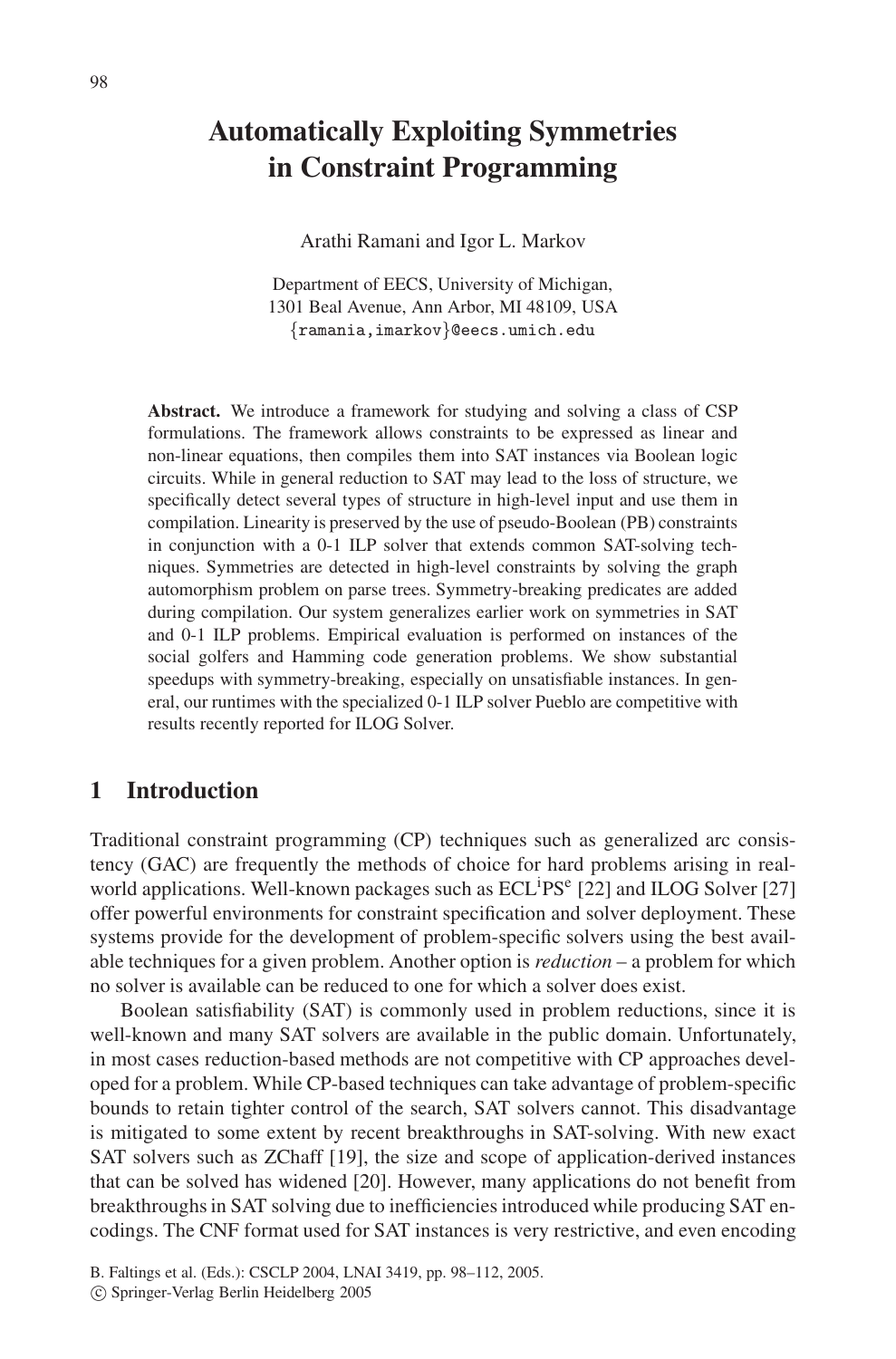simple linear constraints can result in a blowup in size. Another cause of inefficiency is the *loss of structure during problem reductions*. Examples of structure in constraints include *linearity* and *symmetry*.

The presence of symmetries slows down search due to the existence of redundant search paths. The work in [9] describes how symmetries are detected in a SAT instance by reduction to graph automorphism and broken by adding lexicographic ordering constraints, called MinLex symmetry-breaking predicates (SBPs). The addition of these SBPs accelerates SAT solvers. In [14], symmetry-breaking ordering constraints are proposed for CSPs with *matrix models*. Linear "counting" constraints popular in applications are studied in [2]. These constraints can be efficiently expressed using ILP, where linear equations are allowed, but expressing them in CNF may be expensive. On the other hand, generic ILP solvers such as CPLEX are sometimes not competitive with leading-edge SAT solvers for Boolean constraints. Linearity can be preserved using 0-1 ILP, a problem closely related to SAT but with an ILP-like input format. Specialized techniques developed for SAT can be adapted to 0-1 ILP without paying any penalty for generality. Recently, several specialized 0-1 ILP solvers such as PBS [2], Galena [7] and Pueblo [25] have been introduced. Symmetry-breaking techniques from [9, 1] were extended to 0-1 ILP in [4].

This work contributes a framework for structure-aware compilation of a class of constraint programming problems by reduction to SAT and 0-1 ILP. We generalize techniques proposed in [9, 4] to detect symmetries in high-level constraints via reduction to *graph automorphism*. Our system facilitates comparison of different encoding strategies and SAT reductions. This is useful since recent work [28, 5, 6] has shown that the encoding used can dramatically affect search speed. Our goals here are (1) to generalize earlier work on the detection of structure in SAT instances so that it is applicable to a larger class of high-level CSPs (2) to automate the task of structure-aware reduction to SAT/0-1 ILP (3) to use this framework to study the performance of structure-aware reduction techniques. Unlike earlier work [9, 2], our framework detects structure in highlevel input *before reduction* and uses it to produce more effective encodings. Our empirical results for the social golfer and Hamming code generation problems show that breaking symmetries during reduction considerably improves the performance of both SAT and 0-1 ILP solvers. On many instances, our runtimes are competitive with results reported using ILOG Solver [27] in [14]. Symmetries detected by our method can be used by *any* constraints solver, not just one that assumes reduction to SAT, since we detect symmetries in high-level input. While we add SBPs during preprocessing, there are several methods that focus on breaking declared symmetries during search [24, 12] that can make use of the symmetries we detect.

The rest of the paper is organized as follows. Section 2 discusses background and previous work. Section 3 explains how symmetries are detected and broken in highlevel constraints. Section 4 discusses more comprehensive symmetry-breaking, with empirical results in Section 5. Section 6 concludes the paper. The details of compilation to SAT and 0-1 ILP and the encodings we use are discussed in the Appendix.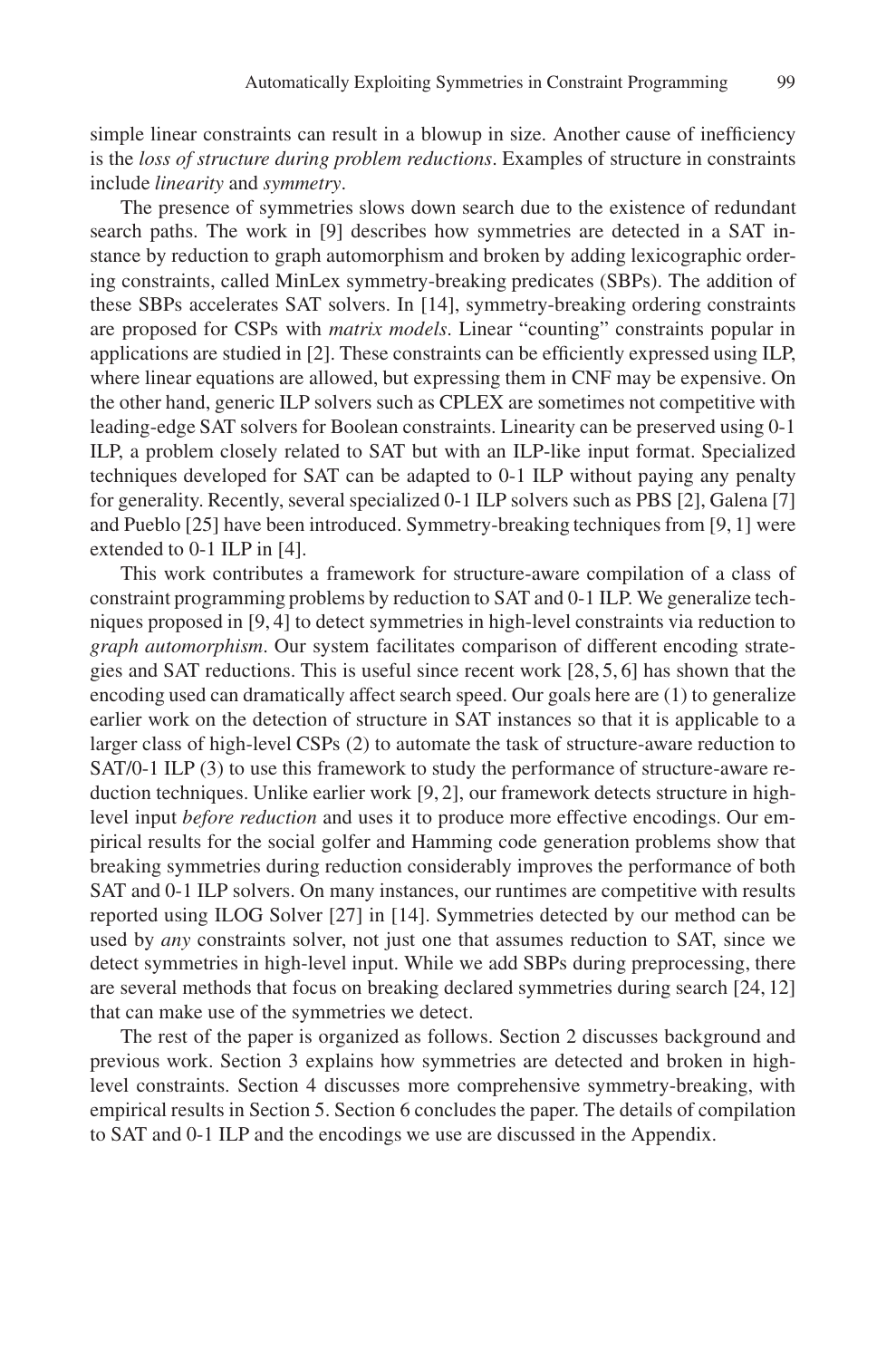# **2 Background and Previous Work**

**Boolean Satisfiability (SAT).** A SAT instance consists of a set of 0-1 variables *V*, and a set of clauses *C*, where each clause is a *disjunction of literals*. A literal is a variable or its complement. The SAT problem asks to find an assignment to the variables in *V* that satisfies all clauses in *C*, or prove that no such assignment exists.

**0-1 ILP.** 0-1 ILP allows a CNF formula to be augmented with Pseudo-Boolean (PB) constraints, or linear inequalities with integer coefficients of the form:  $(a_1x_1 + a_2x_2 + a_3x_3)$  $\ldots$  +  $a_n x_n \leq b$ ) where  $a_i, b \in \mathbb{Z}$ ;  $a_i, b \neq 0$ ;  $x_i$  are Boolean literals.

**CNF vs. 0-1 ILP.** Recent work has shown that formulating problem instances as 0-1 ILP instead of SAT can result in faster search. Specialized 0-1 ILP solvers have been developed in [2, 7, 25], and have been shown to perform better than both leading-edge SAT solvers [19] and generic ILP solvers such as CPLEX on some 0-1 ILP formulas. However, this is not always the case. For an application, there can be several reductions to SAT, and some encodings are more difficult to solve than others. CNF encodings for circuit layout applications in [2] contain large numbers of symmetries, increasing their difficulty. In [28], Warners proposes an efficient encoding where a PB constraint is replaced by a linear number of CNF clauses. In [5], a tree-based linear conversion is proposed to translate 0-1 ILP constraints to CNF. More recently, [6] discusses a GACpreserving encoding, with a solver modification that results in SAT instances that are solved faster than their 0-1 ILP counterparts. Our approach constructs a parse tree and instantiates Boolean circuits for addition, multiplication and subtraction. Most previous work performs reduction to SAT on a per-problem basis, but we provide a high-level specification language in which constraints can be easily expressed and conversion to SAT/0-1 ILP is automated for all problems. Given the impact that efficient encodings have on search speed, our framework is designed so that different encodings can be easily plugged in and used with our symmetry-breaking infrastructure.

**Symmetry Detection and Breaking.** A *symmetry* of a discrete object is a reversible transformation of its components that leaves the object unchanged, e.g., permutations of graph vertices that map edges into edges. Symmetries occurring in a SAT instance indicate the presence of redundant search paths, and breaking symmetries can reduce search time. Detection of symmetries in CNF formulas by reduction to graph automorphism is proposed in [9]. A graph is built from a CNF formula such that there is a one-one correspondence between symmetries of the formula and the graph. The graph automorphism software Nauty [16] is used to detect graph symmetries. The symmetry group induces an equivalence relation on the set of variable assignments for a CNF formula. *Lex-leader* symmetry-breaking predicates (MinLex SBPs) that allow only the *lexicographically smallest* assignment in an equivalence class are defined in [9] . A more efficient SBP construction is proposed in [3]. Symmetry detection via graph automorphism is extended to 0-1 ILP in [4]. Our work generalizes these methods to a broader class of problems that use integer coefficients, non-binary variables and non-linear operations. Symmetries are detected at a higher level, eliminating the risk that some symmetries may be obscured during reduction. In [14], the author defines high-level lexicographic (MinLex), anti-lexicographic (anti-Lex) and multiset ordering constraints for CSPs with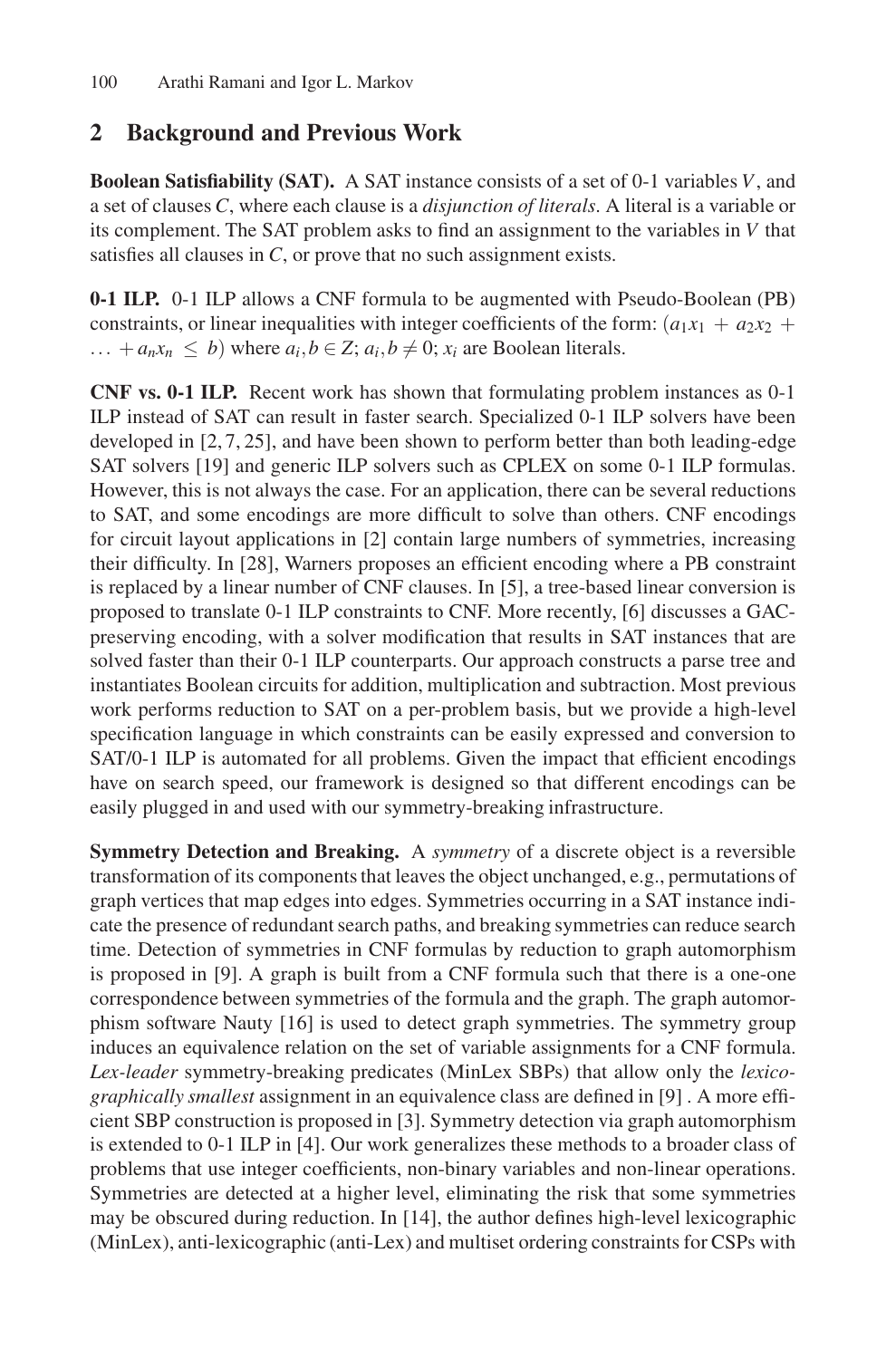matrix models that exhibit symmetry. However, row and column symmetries must first be identified in matrix models for individual problems and constraints designed accordingly. Our system allows symmetries to be automatically detected in any problem instance, not just a matrix model, and used by any solver. This functionality may be useful to methods that focus on declared symmetries during search. A modified search procedure that performs partial symmetry-breaking for matrix models is proposed in [24], where SBPs are specified for a stabilizer set that is a subgroup of the symmetry group. We find generators of the symmetry group using the graph automorphism program Saucy [10], and these generators can be used by the algorithms in [24] to compute SBPs. Another related work is [12], which takes as input some generators of the symmetry group and uses them to check for dominating elements in the search tree. Since our system automatically detects generators it may be applicable to such algorithms. At present, we use only MinLex SBPs from [9]. We have not yet studied other types of SBPs such as those in [14]. Symmetries in linear programming problems have also been discussed in [17].

### **3 Symmetry Detection**

Earlier work [9, 4] detects symmetries in SAT/0-1 ILP instances *after* reduction. Our approach is to detect symmetries in the high-level specification of constraints, where they correspond directly to symmetries of the formula and can be used by multiple solvers. Symmetries detected in a SAT instance can only be used by SAT solvers, or must be traced back to the original instance to understand their significance. Also, some symmetries may be obscured during reduction. For example, counting constraints are symmetric, but the most compact encodings for these constraints [28] use comparator circuits which are not symmetric.

Detecting symmetries in CNF and 0-1 ILP via graph automorphism was first proposed in [9]. We follow a similar approach for high-level symmetry detection. A parse graph is built from the constraints such that there is a one-to-one correspondence between the symmetries of the constraints and the graph symmetries. We describe the graph construction only for the arithmetic operators ' $+$ ', ' $-$ ', and '\*', but it can be extended to include more arithmetic or logical operators by adding more colors. An example formula in our specification language and the corresponding graph construction are shown in Figure 1. The formula declares two 3-bit integers  $x_1$  and  $x_2$ , and the constraint  $x_1^2 + x_2^2 = 25$ . The specification language we use is described in the Appendix. Vertex shapes in the figure indicate different colors. The figure shows the symmetry between vertices for  $x_1$  and  $x_2$ .

The graph construction is outlined as follows.

**Step 1.** Each binary variable  $x_i$  in a formula is represented by two positive and negative literal vertices,  $v_i$  and  $v'_i$ , which are given the same color.  $v_i$  and  $v'_i$  are connected by an edge to ensure Boolean consistency. Each multi-bit variable  $x_i$  is represented by a single variable vertex  $v_i$ . A unique color is associated with each bit size.

**Step 2.** For each constraint  $C_i$ , two vertices  $T_i$  and  $R_i$  represent the constraint type  $(\leq, \geq, ==, ! =)$  and RHS value respectively. A unique color is associated with each constraint type and RHS value. The vertices  $T_i$  and  $R_i$  for a constraint  $C_i$  are connected by an edge. Additionally, for each *Ci*: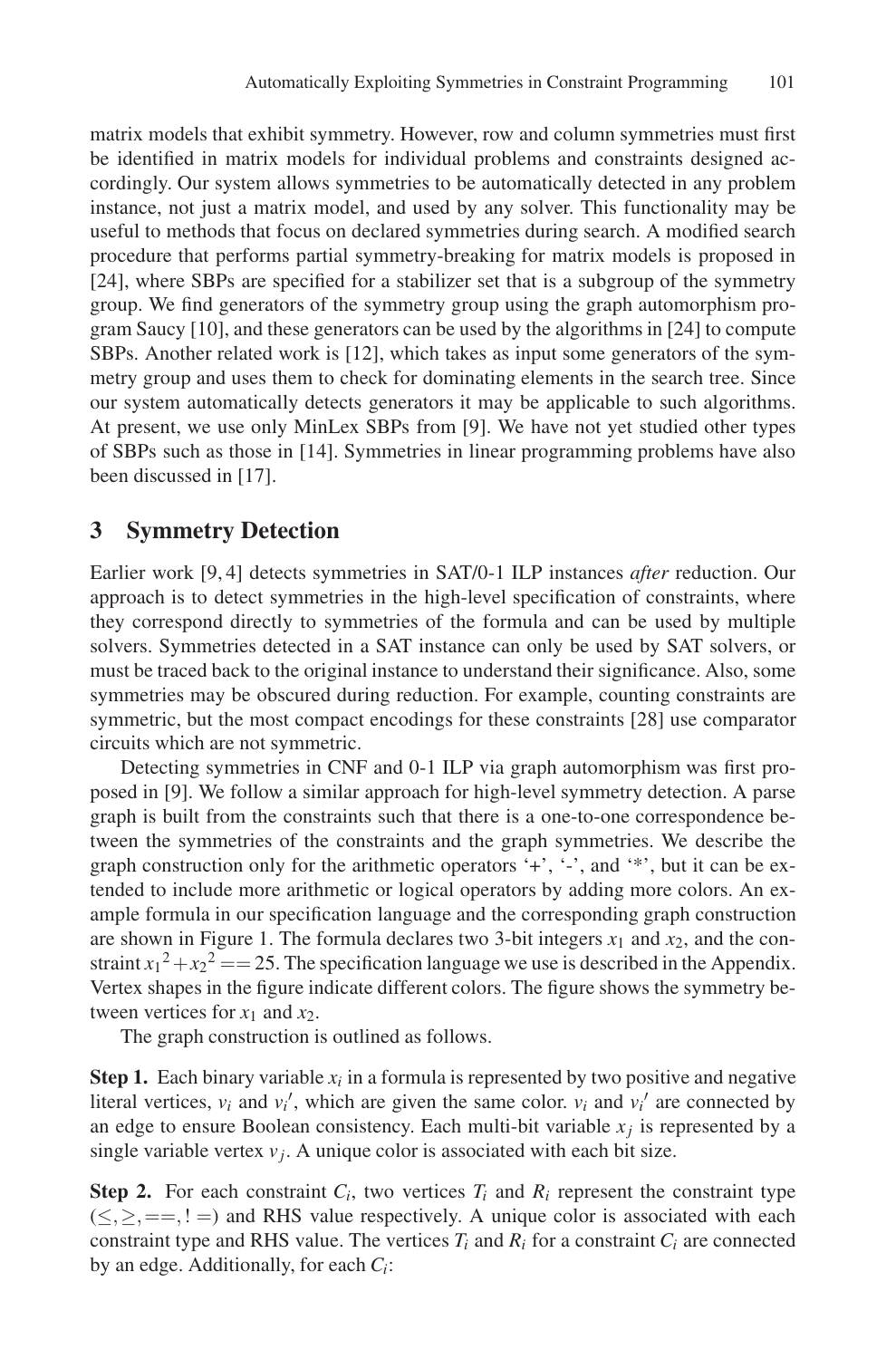

**Fig. 1.** Constraints declaration in our specification language and the corresponding parse graph. Vertices are shaped differently to indicate different colors.

**Step 2a.** Variables/literals are grouped by the priority of operations in which they occur. Multiplication between variables or by coefficients has the highest priority. '+', '-' and '\*' operators have distinct colors. Each distinct coefficient value in the formula is also given a unique color. Variables connected by a '\*' operator are grouped under a single *coefficient vertex* that represents the product of their coefficients (if the product is unity, this vertex is omitted). This coefficient vertex is in turn attached to a *multiplication vertex*. Variables/literals not involved in multiplication operations are grouped by coefficient, with all variables having the same coefficient value connected to a common coefficient vertex.

**Step 2b.** After grouping multiplicative terms, we have single variables/literals or multiplicative groups connected by '+' or '-' operations. Variables/groups associated with a '+' sign are connected directly to the constraint type vertex  $T_i$  ('+' is the default operation, so there are no special vertices for it). Variables/groups associated with a '-' operation are connected to a *negation* vertex to indicate subtraction. The negation vertex is connected to the type vertex *Ti*.

**Theorem 3.1.** *Assume that a colored parse graph is constructed from a given formula of constraints as outlined above. Then, the symmetries of the constraints correspond one-to-one to the symmetries of the graph.*

**Proof.** We first prove that *a symmetry in the constraints is a symmetry in the parse graph.* Consider a formula with a set *V* of formula variables and a set *C* of constraints. Consider two variables,  $v_1, v_2 \in V$ , and let  $C_1, C_2 \subset C$  be the sets of constraints that  $v_1$ and  $v_2$  occur in respectively. Let  $v_1$  and  $v_2$  be symmetric. Then, for every constraint *c* in  $C_1$  there is a corresponding constraint in  $C_2$  that is its symmetric image.

We construct a colored parse graph  $G(X, E)$  for the formula where X is the set of vertices in the graph and  $E$  the set of edges. Let  $x_1$  and  $x_2$  be the vertices created for  $v_1$  and  $v_2$  respectively, and  $E_1$  and  $E_2$  be the edges incident on  $x_1$  and  $x_2$ . Assume that  $x_1$  and  $x_2$  are *not* symmetric in the graph construction. For this to be true, it must be true that the edge sets  $E_1$  and  $E_2$  are not symmetric. Without loss of generality, assume there exists some edge  $e \in E_1$  that does not have an image in  $E_2$ . From the graph construction rules, an edge can connect a variable vertex to one of the following: (i) a complementary literal (ii) a constraint type vertex (for addition with unit coefficient) (iii) a negation vertex (for subtraction with unit coefficient) (iv) a multiplication vertex (for multiplication with unit coefficients) and (v) a coefficient vertex that is connected to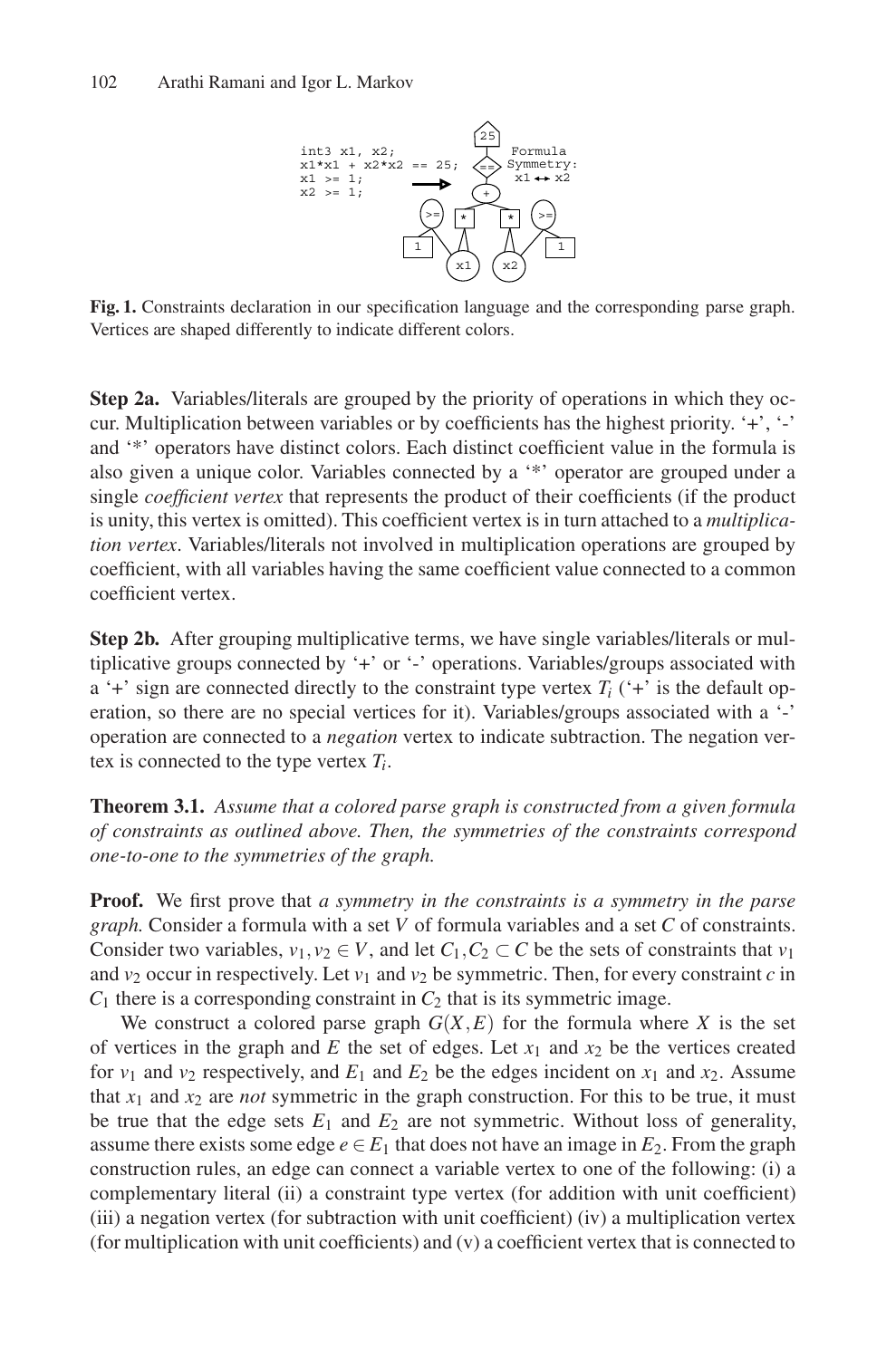a multiplication/negation/constraint type vertex. In the first case, assume that *e* connects  $x_1$  to a complementary literal vertex, and  $x_2$  does not possess such an edge. Then,  $v_2$  is not a binary variable, and it cannot be symmetric to  $v_1$ . In the second case, *e* indicates the presence of a constraint  $c \in C_1$  where  $v_1$  is added with a coefficient of 1. Since  $v_1$  and  $v_2$ are symmetric in the formula, there *must* be a constraint in  $C_2$  that matches  $c$ . However, if such a constraint existed, there would be an edge representing it in  $E_2$ , symmetric to *e*. The same argument applies to cases (iii) and (iv). The only special case occurs in (v), when variables are multiplied together with different coefficients. We use the product of all coefficient values as the resulting coefficient. This reflects the fact that multiplication is commutative, i.e.  $(av_1)(bv_2)=(ab)(v_1)(v_2)$  and  $(cv_3)(dv_2)=(cd)(v_1)(v_2)$ , so if  $ab = cd$  then the expressions are symmetric.

For the other direction, we note that symmetries in the parse graph can only exist between vertices of the *same color*. Additional vertices are created to represent operations, but they can never be mapped to variable vertices. Thus, the only spurious symmetries we need to consider are between *variable vertices of the same bit size*. It is clear that the proof for the forward direction can be reversed for this case, i.e. edge sets incident on both vertices must be symmetric and represent symmetric constraints in the formula.  $\Box$ 

**Avoiding Abstraction Overhead.** Our graph construction generalizes earlier work in [9, 4] for CNF and 0-1 ILP formulas. Often, generalization involves paying a performance penalty – in this case, dealing with a more expressive input format that includes non-linear constraints can introduce additional vertices. This penalty can be avoided by modifying the graph when special cases are detected. Consider the case where an instance contains *only* 0-1 ILP constraints with no non-linear operations and only 1 bit variables. IN this case, our construction is designed to mimic the construction in [4], and produce *exactly* the same graphs. For pure CNF formulas, some modification is required to produce graphs as compact as the specialized constructions from [9, 1]. Since there are no coefficients or RHS values, constructions in [9] and [1] use only two types (colors) of vertices: literal and clausal. A clause with *>* 2 literals is represented by a clausal vertex, connected to its literal vertices. Binary clauses are represented by an edge between both literals. Graphs created by our system require constraint type and RHS value vertices for each constraint. However, CNF formulas are easy to detect. A CNF formula involves *only* binary variables. All coefficients are unity. Clauses can be expressed in two ways: as the logical-or ("||") of literals, or as the additive constraint that the sum of literals must be  $\geq 1$ . These characteristics can be tested for, and graph construction altered accordingly.

**Symmetry-Breaking Predicates (SBPs).** The parse graph is analyzed for symmetries using the efficient automorphism program Saucy [10], which returns generators of the symmetry group. We generate high-level lex-leader SBPs from the generators, and add them as constraints to the original instance. These SBPs are also compiled into SAT. For multi-bit variables, SBPs may be large and complex if a generator has several cycles (for a detailed description of cycles in a generator, and the resulting predicates, see [9]). We break only the first few (1 or 2) cycles in multiple-cycle generators for simplicity. For binary variables, we implement the efficient linear-sized SBP construction in [3] and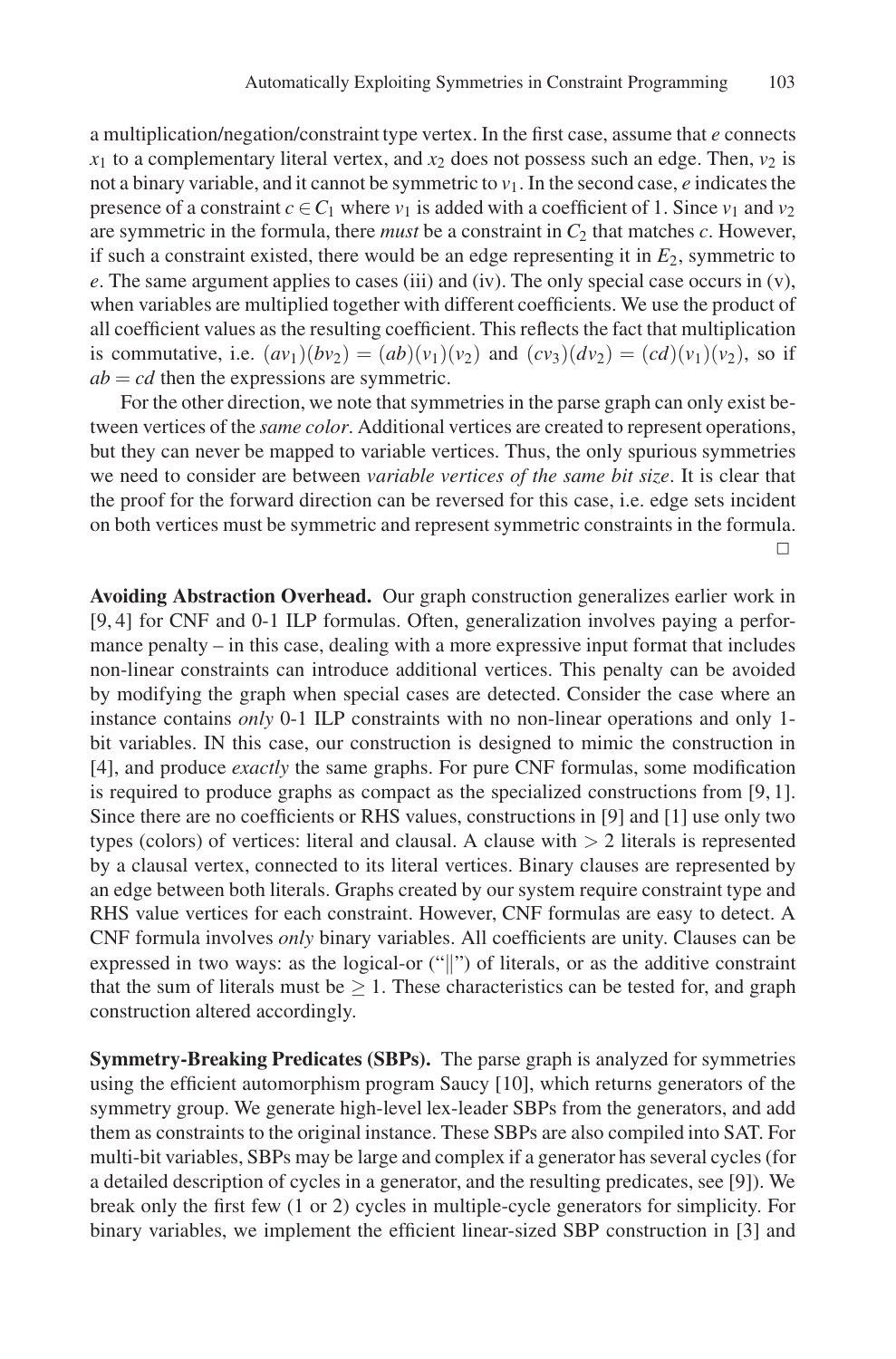add these SBPs to the CNF formula. The problems we test here all use matrix models with binary variables. The design of efficient SBPs for multi-bit variables is a direction for future research.

# **4 More Comprehensive Symmetry Breaking**

This section discusses extensions to increase the system's coverage of symmetries.

**Symmetries in Associative Expressions.** Many of the operators that we support, such as '+' and '\*' are associative, i.e.  $x_1 + x_2 + x_3 = x_2 + x_3 + x_1$  and  $(x_1 + x_2) + x_3 =$  $x_1 + (x_2 + x_3)$ . However, parse trees built from constraints often do not reflect this symmetry. In parsing, language rules are recursively matched. This imposes a nonsymmetric structure on the parse tree. We avoid this non-symmetric structure by grouping all variables connected by an associative operation together. Symmetry in associative operations can also be missed when nested parentheses are used. Our system currently does not support the nesting of expressions through the '(' and ')' operators, but can be easily extended to do so. Detecting symmetries in associative operations has been addressed in the CGRASS system [11]. However, CGRASS detects symmetries in an ad-hoc way, by keeping track of the number and type of constraints a variable occurs in and matching these for different variables. Detection via graph automorphism is more comprehensive, and given efficient software such as Saucy, incurs hardly any overhead. Our method, like CGRASS, is not complete – it uses only the generators of the symmetry group found by Saucy. For complete symmetry-breaking, the full group would have to be reconstructed from the generators. This has been found to be very time-consuming [9], whereas using only generators is more efficient and often just as effective. CGRASS also undertakes simplification of constraints in other ways, which our system does not cover.

Consider the expressions  $x_1 + (x_2 + x_3) + x_4$  and  $x_1 + (x_2 + (x_3 + x_4))$ , which are the same, but are evaluated differently due to parentheses. The order of evaluation imposed by parentheses hides the symmetry between variables, since expressions enclosed within '()' symbols are treated as separate sub-expressions. However, it is possible to simplify high-level input so that such symmetry is preserved. We list simplification rules for the operators '+', '-' and '\*'.

**Rule 1.** Nested () symbols must be simplified before the outermost () operation. can be simplified.

**Rule 2.** If an expression within () symbols is flanked by '+' and '-' operations on the left and right sides, parentheses are unnecessary, e.g., in  $\dots + (x_1 + x_2) + \dots$  the () operators can be ignored.

**Rule 3.** If an expression within () symbols is multiplied by a single term, the resulting expression can be evaluated, e.g.,  $x_2 * (x_1 + x_4)$  is written as  $x_2 * x_1 + x_2 * x_4$ . It is possible to simplify the parenthesized products, e.g. $(x_1 + x_2) * (x_3 + x_4)$  by implementing multiplication rules, but this may cause a size blowup in graphs for large expressions.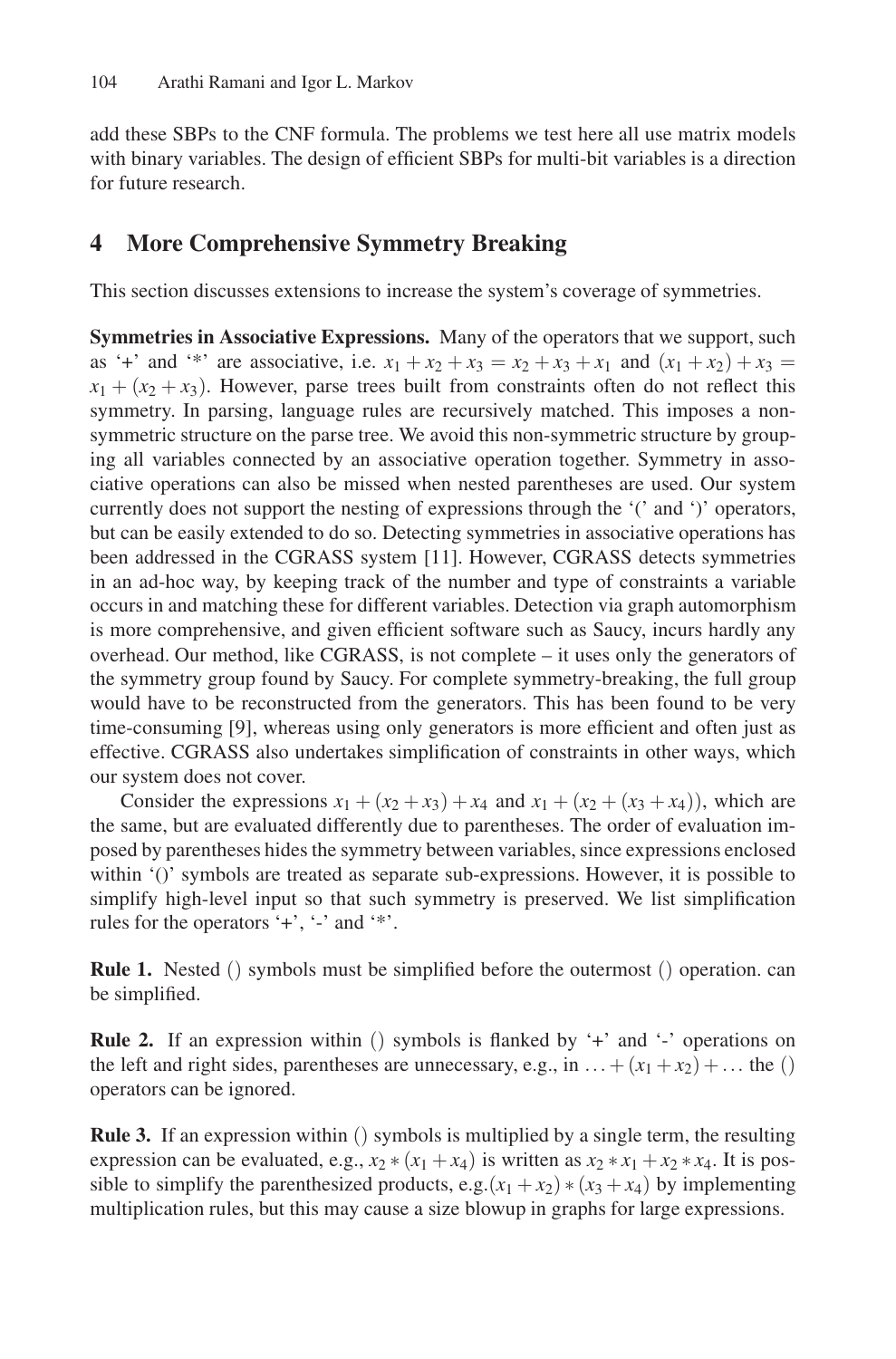

**Fig. 2.** Associative symmetry with parenthesized sub-expressions:  $x_1$  and  $x_3$  are symmetric but the original parse tree is asymmetric.

The above list of rules can be extended further, but it already facilitates the detection of symmetries in simple associative expressions. This is illustrated in Figure 2, where  $x_1$  and  $x_3$  are symmetric, but the symmetry is not visible in the parse graph. With the proposed modifications the associative symmetry is preserved. Our system already implements this feature for '+' and '-' operations without parentheses, where we ignore the order in which the operations occur.

**Value Symmetry.** We detect *formula symmetries*, that are determined by the occurrence of variables in constraints. However, *value symmetries* that occur between the actual domains of variables can also be significant. Ordering constraints for declared value symmetries are discussed in [14], and [15] describes an algorithm to detect and break value symmetries during search. We discuss how our system may be extended to detect value symmetry.

Value symmetry can arise from *operators*that control the value of a variable, e.g. the *complement* operation on binary variables:  $a' = 1 - a$ . The mapping  $a \leftrightarrow a'$  is known as a *phase shift symmetry*. In [1], the construction from [9] is modified to detect phase-shift symmetries in almost all cases. For the non-binary case, such symmetries may arise in problems with a *cyclic* nature, e.g., scheduling problems. Any scheduling solution for {Monday, Tuesday, Wednesday} can often be shifted to {Tuesday, Wednesday, Thursday}. Such shifts can also be described by an operator – if a variable's domain is a cyclic group modulo 4, we can say  $a'' = (a+1)\%4$ . Intuitively, the graph construction to represent a cyclic group of values is a cycle of vertices. However, if the domain size is *>* 2, this will result in spurious symmetries if all vertices are given the same color. Each vertex in the cycle must be given a different color for this construction to work. However, this prevents the detection of symmetries between values in the domain of the same variable. A set of constraints satisfied when  $a = 0$  may also be satisfied when  $a = 2$ . This type of symmetry-detection is addressed in [15]. Adapting our techniques to detect such symmetries is more difficult, since it may require the enumeration of variable and constraint values in the graph, resulting in very large and complex graphs. Another focus of our current work is developing efficient graph constructions for this case.

### **5 Empirical Results**

We test our system on constraint programming problems with *matrix models* with row and/or column symmetries from [14]. Each problem is modeled using the constraints described in [14] and specified in our system's input language, followed by symmetry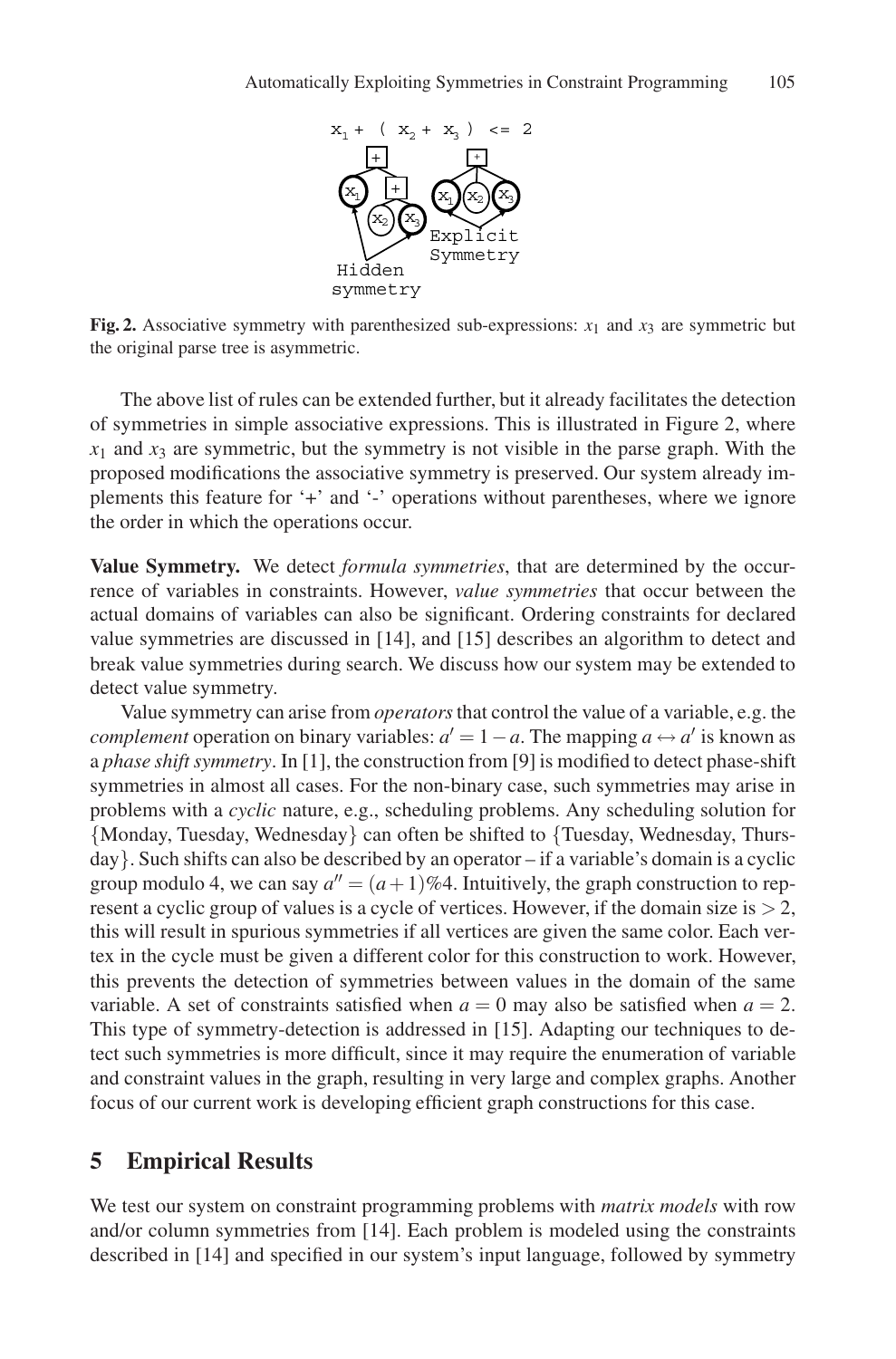detection and compilation to SAT and 0-1 ILP. SBPs are added to the CNF or ILP instances. We use Saucy [10] to detect symmetries, ZChaff to solve SAT instances, and the new 0-1 ILP solver Pueblo [25] to solve 0-1 ILP instances. We show results for the balanced incomplete block design problem (BIBD), social golfer problem (SG) and Hamming code generation (HC) problems. Results here are obtained using a Intel Pentium processor processor at 1GHz for the SG and HC problems, and an Intel Xeon dual processor at 2 GHz. Both systems have 1GB of RAM and run RedHat Linux 9.0. ZChaff and Pueblo runtimes are the average of 3 starts. Timeout is set at 600 seconds. For BIBD instances, we use the Xeon processor at 2GHz to compare our encodings with those in [23]. For SG and HC instances, we use the 1GHz Pentium processor to allow runtime comparisons with [14]. Symmetry-breaking ordering constraints in [14] are implemented using ILOG Solver and tested on a 1 GHz Pentium processor running Windows XP. We note that [14] also reports a "number of failures" metric, which is the number of incorrect decisions made by Solver at nodes in the search tree. We do not have access to Solver and the SAT/0-1 ILP solvers we use do not report such a statistic. However, we use exactly the same hardware as [14] so that runtime comparisons are fair. Since it is not possible for us to use Solver, we use results directly from [14].

**Balanced Incomplete Block Design Problem (BIBD).** This problem asks to find *b >* 0 subsets of a set *V* of  $v \ge 2$  elements such that each subset contains exactly *k* elements  $(v > k > 0)$ , each element appears in exactly  $r > 0$  subsets, and each pair of elements appears together in exactly  $\lambda > 0$  subsets. An instance is expressed as  $(\nu, b, r, k, \lambda)$ , and named bibd(v,b,r,k, $\lambda$ ) in the results table. We use the matrix model described in [14] (originally from [18]). We initially tested encodings with and without SBPs using ZChaff and Pueblo on the large instances used in [14] (originally from [8]). However, our observation on these instances was that adding MinLex SBPs actually affects performance negatively for the Pueblo solver (ZChaff is unable to solve most instances within the time limit, with or without SBPs). For satisfiable instances, this is not unusual and has been noted earlier in [9]. When there are several solutions, adding SBPs may prevent some solutions from being found earlier in the search. However, this does not explain the poor performance on unsatisfiable instances of this problem, which may be because MinLex SBPs are not useful in this case. In [14], several types of SBPs are tested, with anti-Lex constraints being most effective for BIBD. The anti-Lex SBPs are the reverse of MinLex orderings, and permit different assignments than MinLex. We can, however, use this problem to illustrate the importance of efficient encodings. SAT encodings for the BIBD problem have been developed in [23], where the instances used

| Table 1. ZChaff results and Saucy statistics for BIBD instances using our encodings and those in |
|--------------------------------------------------------------------------------------------------|
| [23], with and without SBPs. T/O indicates timeout at 600s. Pueblo is not tested on encodings in |
| [23], since they are not available as 0-1 ILP.                                                   |

|                                | <b>Symmetry Statistics</b> |     |      |         | Our Encoding | Encoding in [23]                 |              |        |                   |  |
|--------------------------------|----------------------------|-----|------|---------|--------------|----------------------------------|--------------|--------|-------------------|--|
| Instance                       | Symm. Gen. Saucy           |     |      | W. SBPs |              | W/o. SBPs                        |              |        | W. SBPs W/o. SBPs |  |
| Name                           |                            |     |      |         |              | Time ZChaff Pueblo ZChaff Pueblo |              | ZChaff | ZChaff            |  |
| $\overline{bibd(7,7,3,3,1)}$   | $\blacksquare$ 2.54e7      | 12. |      | 0.08    | 0            | 0.01                             | $\mathbf{0}$ | 0.29   | T/O               |  |
| $bibd(6, 10, 5, 3, 2)$ 2.61e9  |                            | 14  |      | 0.54    |              | 0.03                             | $\bf{0}$     | 54.24  | T/O               |  |
| $bibd(7,14,6,3,2)$ 4.39e14     |                            | 19  | 0.01 | 0.38    | 0.01         | 1.25                             | 0.01         | T/O    | T/O               |  |
| bibd(9,12,4,3,1)  1.73e14      |                            | 19  | 0.02 | 0.64    | 0.01         | 1.89                             | 0.013        | T/O    | T/O               |  |
| $bibd(8, 14, 7, 4, 3)$ 3.51e15 |                            | 20  | 0.02 | 0.72    | 0.01         | 1.57                             | $\bf{0}$     | T/O    | T/O               |  |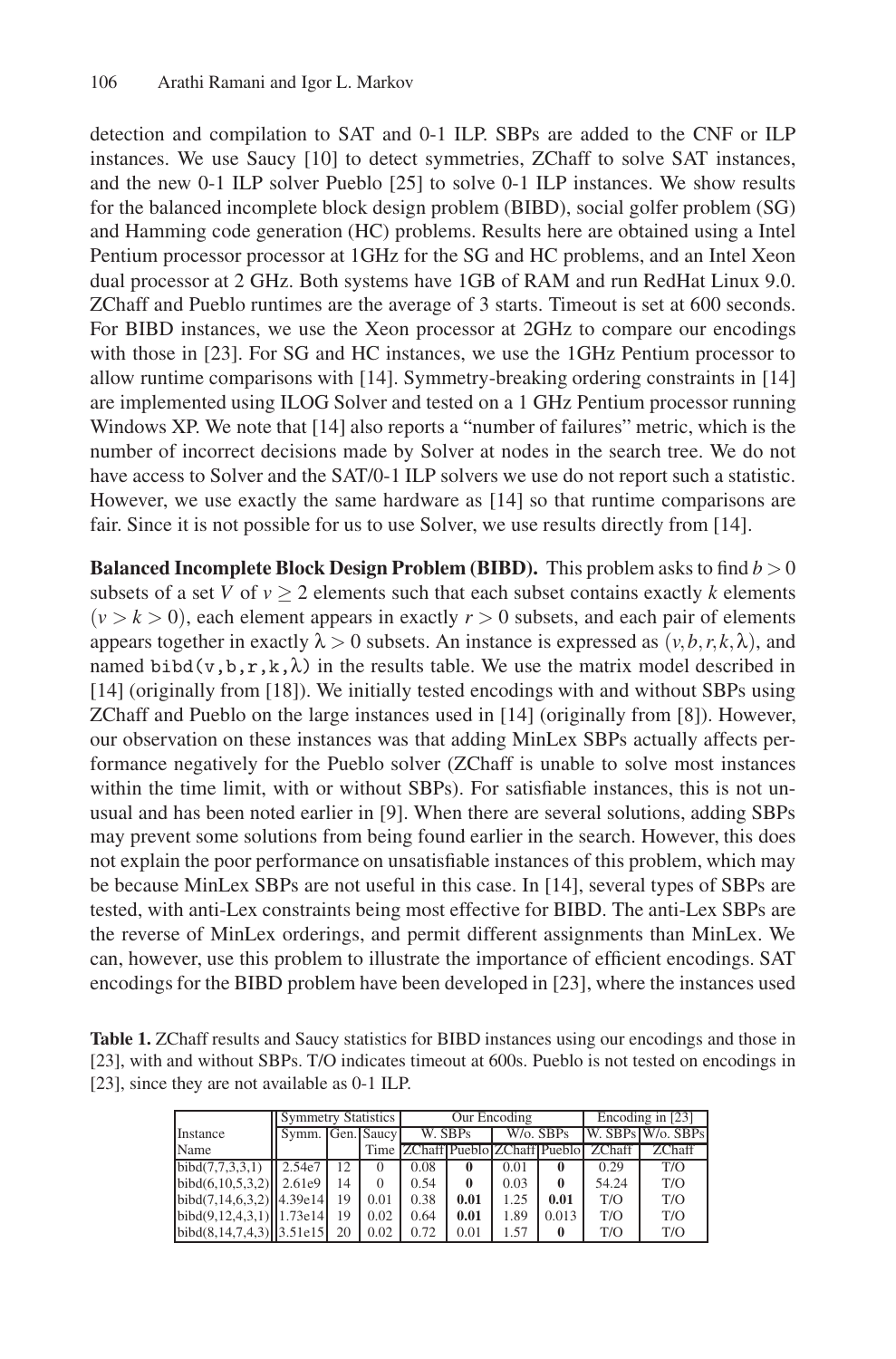are difficult for many SAT solvers, but are solved by CP solvers in a few minutes. These encodings are available at [13], with and without symmetry-breaking clauses from [23]. Table 1 shows a comparison of both encodings. The table shows instance parameters, followed by Saucy statistics, ZChaff and Pueblo runtimes for our encoding, and ZChaff runtimes for encodings from [23] with and without SBPs. Pueblo does not accept instances without 0-1 ILP constraints. Both Pueblo and ZChaff solve all instances with our encoding in a few seconds, but ZChaff times out on several instances from [23]. All instances possess symmetries, but Saucy runtimes are negligible.

**Social Golfers (SG).** This problem seeks to divide  $g \times s$  golfers into g groups of size *s* for each of *w* weeks. Each golfer must play once a week. Any two golfers play in the same group at most once. An instance is described by its parameters  $(g, s, w)$  and named  $sg(g, s, w)$  in the results tables. We use the 3-D matrix model and instances from [14]. Instances are tested on ZChaff and Pueblo with and without SBPs.

Saucy runtimes and CNF and 0-1 ILP instances sizes with and without SBPs are shown in Table 2. Runtimes for ZChaff, Pueblo, and Solver (from  $[14]$ <sup>1</sup>) are shown in Table 3, with best runtimes for an instance in boldface. For this problem, adding SBPs speeds up Pueblo considerably on *unsatisfiable* benchmarks. For *all* cases where Pueblo is slower with SBPs, the instance is satisfiable. ZChaff is faster with SBPs for both SAT and UNSAT cases, but is not competitive with Pueblo. All instances possess large numbers of symmetries. Pueblo is usually competitive with Solver results from [14] on SAT instances without the addition of SBPs. However, on UNSAT instances, SBPs are needed to make it competitive, and are effective in doing so. For the larger instances, Saucy runtimes are significant. This increases the overall time for our flow. However, [14] requires SBPs to be designed and implemented separately for individual problems. Our system is automated and generalized. Moreover, [14] reports results for four models of SBPs: two basic models that assign values to a subset of the variables in an instance (thus forcing assignments that satisfy constraints on the remaining variables), and MinLex and anti-Lex constraints. Here, we report the best results among all models. Given an instance it may not be clear which model to use for best results until several have been tried. There is no model in [14] which consistently performs well for this problem. Our system uses only MinLex SBPs.

**Hamming Code Generation (HC).** This problem seeks to find *b*−bit code words to code *n* symbols, where the Hamming distance between two symbols is at least *d*. An instance is specified by the parameters  $(n, b, d)$ . We use the matrix model from [14], and report results with and without symmetry-breaking in the last four rows of Tables 2 and 3. The instances  $hc(10,15,9)$  and  $hc(12, 20, 12)$  are unsatisfiable, and the other two are satisfiable. Results for the first two instances are available in [14], the last two are listed as N/A. We observe that symmetry-breaking is useful for both SAT and UNSAT instances, with greater benefit for UNSAT instances. Adding SBPs speeds up ZChaff in all cases, but it is not competitive with Pueblo and Solver. Results reported from [14] are the best out of several combinations of lexicographic and multiset-ordering SBPs. However, several of these combinations are not competitive with our results using Pueblo with SBPs.

<sup>1</sup> Results in [14] are on a logarithmic scale, so our numbers are not exact, but all runtimes are rounded *down* for fairness.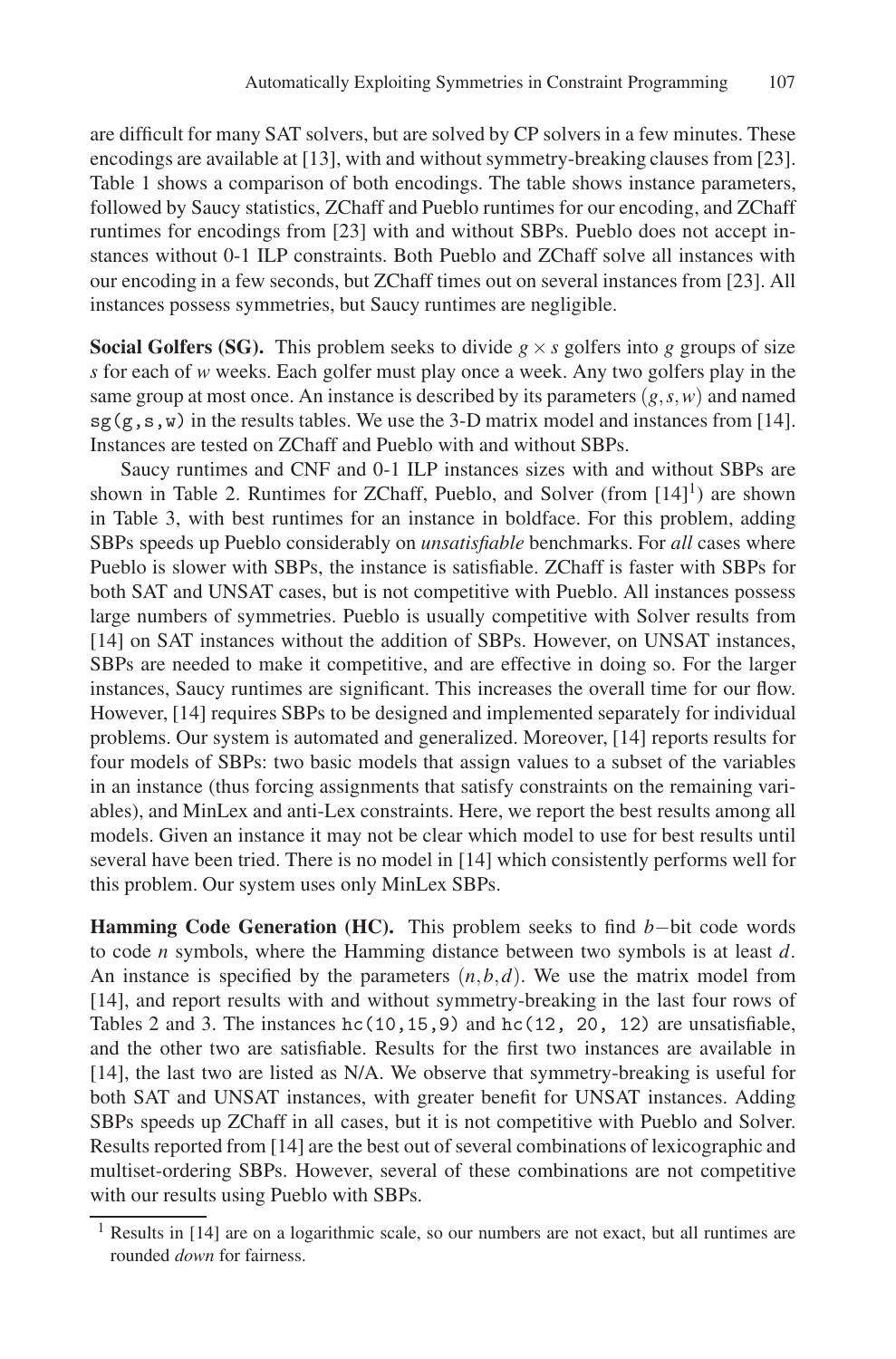| <b>Table 2.</b> Saucy symmetry detection statistics and instance sizes for the social golfers and ham- |
|--------------------------------------------------------------------------------------------------------|
| ming code generation problems, with and without SBPs. For 0-1 ILP instances, number of PB              |
| constraints is given in addition to number of CNF clauses and variables. 'K' and 'M' in instance       |
| sizes indicate multiples of one thousand and one million.                                              |

|                |      | <b>Saucy Stats</b> | Size with SBPs |       |           |            | Size w/o SBPs |           |       |      |      |      |
|----------------|------|--------------------|----------------|-------|-----------|------------|---------------|-----------|-------|------|------|------|
| Instance       | Gen. | Time               | <b>CNF</b>     |       | $0-1$ ILP | <b>CNF</b> |               | $0-1$ ILP |       |      |      |      |
| Params         |      |                    | Var.           | C1.   | Var.      |            | PB            | Var.      | Cl.   | Var. | СI   | PB   |
| sg(2,5,4)      | 16   | 0.02               | 6311           | 33K   |           | 1694 1361  | 141           | 6139      | 32K   | 1522 | 721  | 141  |
| sg(2,6,4)      | 18   | 0.02               | 9076           | 48K   |           | 2418 1835  | 178           | 8868      | 46K   | 2210 | 1057 | 178  |
| sg(2,7,4)      | 20   | 0.03               | 12K            | 65K   |           | 3270 2373  | 219           | 12041     | 63894 | 3026 | 1457 | 219  |
| sg(2,8,5)      | 24   | 0.07               | 22K            | 125K  | 5320 3761 |            | 300           | 22K       | 123K  | 4962 | 2401 | 300  |
| sg(3,5,4)      | 25   | 0.09               | 26K            | 155K  |           | 5645 4138  | 249           | 26K       | 152K  | 5222 | 2521 | 249  |
| sg(3,6,4)      | 28   | 0.14               | 37K            | 221K  |           | 8072 5629  | 321           | 37K       | 219K  | 7562 | 3673 | 321  |
| sg(3,7,4)      | 31   | 0.21               | 51K            | 299K  | 10K       | 7336       | 402           | 50K       | 296K  | 10K  | 5041 | 402  |
| sg(4,5,4)      | 34   | 0.30               | 70K            | 430K  | 13K       | 9115       | 382           | 69K       | 426K  | 12K  | 6081 | 382  |
| sg(4,6,5)      | 42   | 0.75               | 134K           | 837K  | 23K       | 15K        | 556           | 132K      | 831K  | 22K  | 11K  | 556  |
| sg(4,7,4)      | 42   | 0.79               | 135K           | 829K  | 25K       | 16K        | 634           | 134K      | 824K  | 24K  | 12K  | 634  |
| sg(4,9,4)      | 50   | 1.75               | 221K           | 1.35M | 42K       | 25K        | 950           | 220K      | 1.34M | 40K  | 20K  | 950  |
| sg(5, 4, 3)    | 33   | 0.26               | 64K            | 394K  | 12K       | 8502       | 340           | 64K       | 391K  | 11K  | 5701 | 340  |
| sg(5,5,4)      | 43   | 0.89               | 145K           | 911K  | 25K       | 16K        | 540           | 144K      | 906K  | 24K  | 12K  | 540  |
| sg(5,7,4)      | 53   | 2.79               | 281K           | 1.76M | 50K       | 30K        | 915           | 279K      | 1.75M | 48K  | 23K  | 915  |
| sg(5,8,3)      | 53   | 2.3                | 250K           | 1.51M | 48K       | 29K        | 1050          | 248K      | 1.51M | 47K  | 23K  | 1050 |
| sg(6, 4, 3)    | 40   | 0.61               | 118K           | 733K  | 21K       | 14K        | 456           | 117K      | 729K  | 20K  | 9937 | 456  |
| sg(6,5,3)      | 46   | 1.25               | 182K           | 1.13M | 33K       | 20K        | 651           | 181K      | 1.12M | 31K  | 15K  | 651  |
| sg(6,6,3)      | 52   | 2.51               | 260K           | 1.61M | 47K       | 28K        | 882           | 259K      | 1.60M | 46K  | 22K  | 882  |
| sg(7,5,3)      | 54   | 3.06               | 301K           | 1.89M | 52K       | 32K        | 847           | 299K      | 1.88M | 50K  | 24K  | 847  |
| sg(7,5,5)      | 68   | 11.4               | 551K           | 3.55M | 87K       | 54K        | 1015          | 547K      | 3.53M | 84K  | 41K  | 1015 |
| hc(10,15,9)    | 38   | 0.07               | 32K            | 206K  | 5842      | 3762       | 45            | 32K       | 205K  | 5552 | 2701 | 45   |
| hc(10,10,5)    | 28   | 0.04               | 19K            | 122K  | 3892 2487 |            | 45            | 19K       | 121K  | 3702 | 1801 | 45   |
| hc(10, 15, 8)  | 38   | 0.07               | 32K            | 206K  |           | 5842 3762  | 45            | 32K       | 205K  | 5552 | 2701 | 45   |
| hc(12, 20, 12) | 50   | 0.19               | 66K            | 426K  | 11K       | 7023       | 66            | 65K       | 10K   | 424K | 10K  | 66   |

Overall, the use of linearity through 0-1 ILP and symmetries by the addition of SBPs – improves performance considerably. For most unsatisfiable instances, the best results are obtained using Pueblo with SBPs added. For satisfiable instances, Pueblo is not improved by SBPs, and in some cases is actually slower. However, ZChaff benefits from SBPs for both SAT and UNSAT instances. This may be because SBPs have greater impact on variable orderings for Pueblo. In most cases Pueblo's results are competitive with results reported for Solver in [14] over a variety of symmetry-breaking ordering constraints. For the cases where Pueblo is faster with SBPs, the average speedup over its performance without SBPs is 83.2, not including timeouts for the no-SBP version. On satisfiable instances, the average slowdown with SBPs is 5.6, but it is much less than that in most cases and there are no timeouts with SBPs. Our system uses academic solvers whose source code and/or binaries are publicly available, but runtimes are comparable with those of Solver, a highly optimized commercial tool.

All results here use problems with matrix models, which frequently possess large numbers of symmetries by construction. While row and column symmetries can be detected manually in a matrix model, our system provides a way to detect and break these symmetries automatically without having to give it any knowledge of the problem semantics. Moreover, it is not restricted to matrix models, and may be used for problems that are likely to have symmetry, but for which matrix models do not exist. It is also applicable in cases where added constraints may disrupt the symmetry in matrix models, e.g. for instances with "customized" requirements. For example, in the social golfer problem, we can add the constraint that certain pairs of golfers must *never* be in the same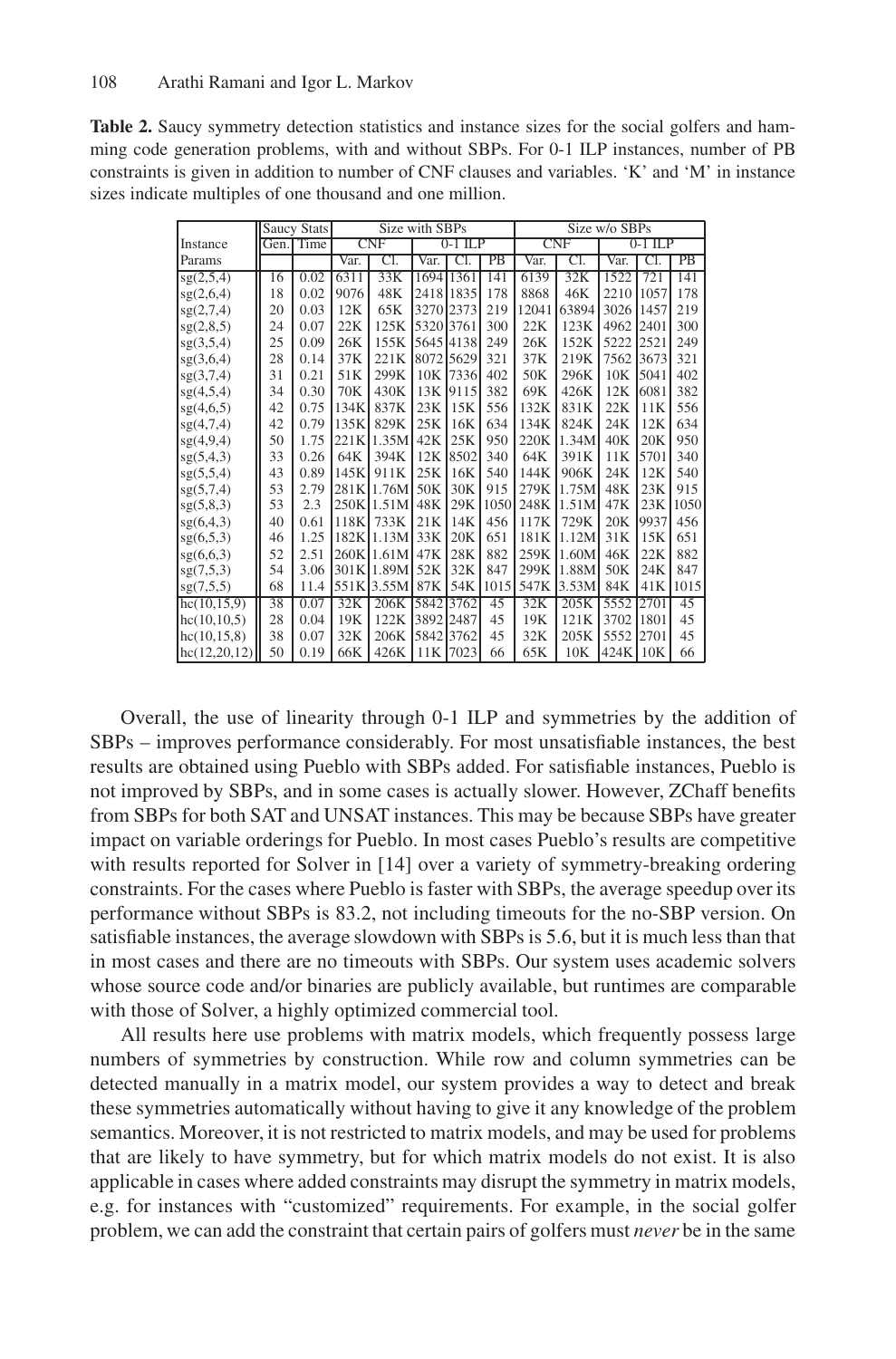group. The present matrix model has symmetry along all three dimensions – groups, weeks and golfers. Adding pairwise constraints for specific golfers would leave only partial symmetry between golfers, which poses more effort for manual identification of symmetries. However, with our method added constraints can be analyzed and surviving symmetries detected without any modification. Even if row/column symmetry between certain rows and columns is destroyed, we can still detect symmetries that exist between specific variables in these rows and/or columns automatically. We also hope to identify problems that can be analyzed using our system, but for which matrix models are not applicable.

#### **6 Conclusion**

We present an integrated framework for studying and solving a class of CSPs by reduction to SAT and 0-1 ILP. The framework provides for the specification of constraints in a high-level language and automatic compilation into SAT. Specialized methods for SAT have improved considerably over the last 10 years, but these improvements do not necessarily apply to more sophisticated domains because SAT encodings are not always possible and may introduce inefficiencies due to the loss of structure in problem reductions. Our system automatically detects certain types of structure (linearity and symmetries) during compilation and uses them to produce more efficient encodings.

Linearity is preserved through the use of 0-1 ILP, a comparatively more sophisticated problem with specialized solvers that can use leading-edge techniques for SAT solving. We extend earlier work on symmetry-detection in SAT and 0-1 ILP [9, 4] to a more general class of CSPs that use non-binary variables and non-linear operations. Symmetries are detected in high-level input by solving the graph automorphism problem on parse trees. MinLex symmetry-breaking predicates (SBPs) from [3] are added to the resulting SAT/0-1 ILP encodings. Other work [14] has focused on symmetrybreaking ordering constraints for known or declared symmetries in generalized CSPs, but we detect and break symmetries automatically. Empirically, we evaluate our system on the balanced incomplete block design (BIBD), social golfers (SG) and Hamming code generation (HC) problems. We detect large numbers of symmetries in all instances, and show that breaking symmetries produces substantial speedups for the 0-1 ILP solver Pueblo [25] on unsatisfiable instances of the SG and HC problems. For CNF reductions, the SAT solver ZChaff [19] exhibits speedups for both satisfiable and unsatisfiable instances when symmetries are broken. Overall, CNF reductions are not competitive with 0-1 ILP reductions. A somewhat surprising observation is that on many satisfiable instances, Pueblo is slowed down by the addition of symmetrybreaking predicates (SBPs). This may be because adding SBPs to satisfiable instances prevents some solutions from being found by Pueblo. More effective SBPs need to be developed for this case. Runtimes for Pueblo with SBPs added are competitive with Solver runtimes reported in [14] on unsatisfiable instances of the SG and HC problems. We also show that our circuit-based CNF encodings for the BIBD problem are more efficient than those proposed in [23]. In general, our system facilitates the comparison of different SAT encodings, since any encoding can be plugged into our framework and automatically tested on several instances. Also, symmetries detected in high-level input can be used by *any* constraints solver, and by methods that add SBPs for declared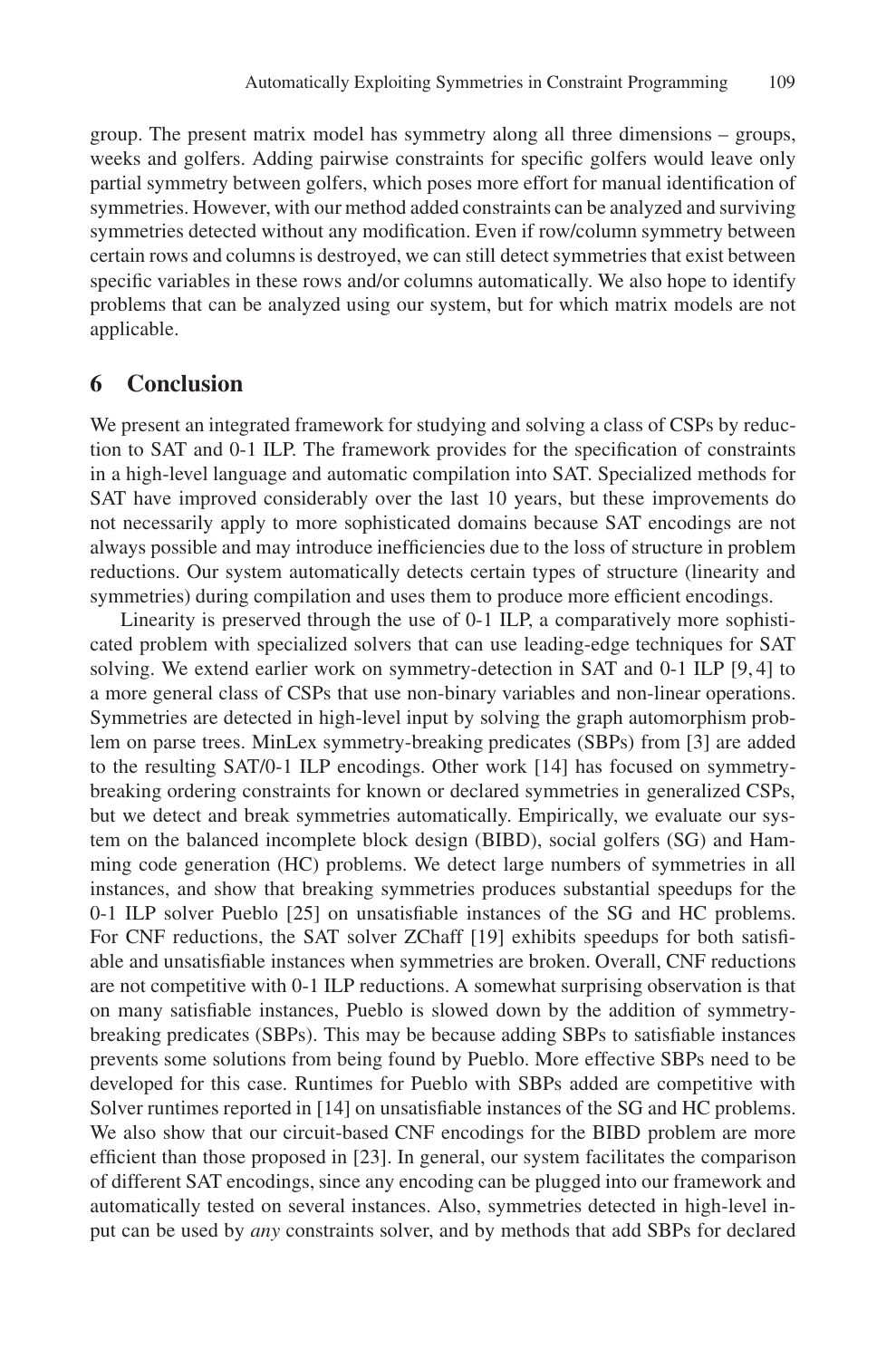symmetries [24, 12]. Our framework can be easily extended to include other types of constraints, and to detect additional symmetry such as value symmetry discussed in Section 4. We plan to release code in the public domain to facilitate experimentation with different problems and encodings. At present, information on how to obtain source code, binaries and sample input files for this project is available at [26].

Our current and future work is focused on extending our system to allow more comprehensive coverage of symmetries. We plan to extend our compiler to allow more operations and different types of constraints, and to support more OPL-like [21] syntax. Another direction is the development of efficient SBPs for non-binary variables and of symmetry-breaking constraints that are more effective on satisfiable instances.

### **References**

- 1. F. A. Aloul, A. Ramani, I. L. Markov, K. A. Sakallah, "Solving Difficult SAT Instances In The Presence of Symmetry", *IEEE Transactions on CAD*, vol. 22(9), pp. 1117-1137, 2003.
- 2. F. A. Aloul, A. Ramani, I. L. Markov, K. A. Sakallah, "Generic ILP versus Specialized 0-1 ILP: An Update", *in Proceedings of the International Conference on Computer-Aided Design*, pp. 450-457, 2002.
- 3. F. A. Aloul, I. L. Markov, K. A. Sakallah, "Shatter: Efficient Symmetry-Breaking for Boolean Satisfiability", *in Proc. Intl. Joint Conf. on AI*, pp. 271-282, 2003.
- 4. F. A. Aloul, A. Ramani, I. L. Markov, K. A. Sakallah, "Symmetry-Breaking for Pseudo-Boolean Formulas", *in Proceedings of the Asia-South Pacific Design Automation Conference*, pp. 884-887, 2004.
- 5. O. Bailleux, Y. Boufkhad, "Efficient CNF Encoding of Boolean Cardinality Constraints", *Proc. Principles and Practice of Constr. Prog.*, pp. 109-122, 2003.
- 6. O. Bailleux, Y. Boufkhad, "Full CNF Encoding: The Counting Constraints Case", in *7th Intl. Conf. on Theory and Applications of SAT Testing*, 2004.
- 7. D. Chai, A. Kuehlmann, "A fast pseudo-boolean constraint solver", *in Proceedings of the Design Automation Conference*, pp.830-835, 2003.
- 8. C. H Colbourn, J. H. Dinitz, "The CRC Handbook of Combinatorial Designs", CRC Press, 1996.
- 9. J. Crawford, M. Ginsburg, E. M. Luks, A. Roy, "Symmetry-breaking predicates for search problems", *in Proc. of the Intl. Conf. on Principles of Knowledge Representation and Reasoning*, pp. 148-159, 1996.
- 10. P. Darga, "SAUCY Man Page", http://vlsicad.eecs.umich.edu/BK/SAUCY/
- 11. A.M. Frisch, I. Miguel, T. Walsh, "Cgrass: A System for Transforming Constraint Satisfaction Problems", *Jt. Workshop of ERCIM/CologNet area on Constr. Solving and Constr. Logic Prog.*, pp. 23-26, 2002.
- 12. I. P. Gent, W. Harvey, T. Kelsey, S. Linton, "Generic SBDD using Computational Group Theory", *in Principles and Practice of Constr. Prog.*, pp. 333-347, 2003.
- 13. I. P. Gent, T. Walsh, B. Selman, CSPLib Problem Library for Constraints; http://www.csplib.org
- 14. Z. Kiziltan, "Symmetry Breaking Ordering Constraints", *Doctoral Thesis*, Uppsala University, 2004.
- 15. A.Lal, B. Choueiry, "Dynamic Detection and Exploitation of Value Symmetries for Non-Binary Finite CSPs", *Workshop on Symmetry in CSPs*, 2003.
- 16. B. McKay, "Practical Graph Isomorphism", *Congressus Numerantium*, vol. 30, pp. 45-87, 1981.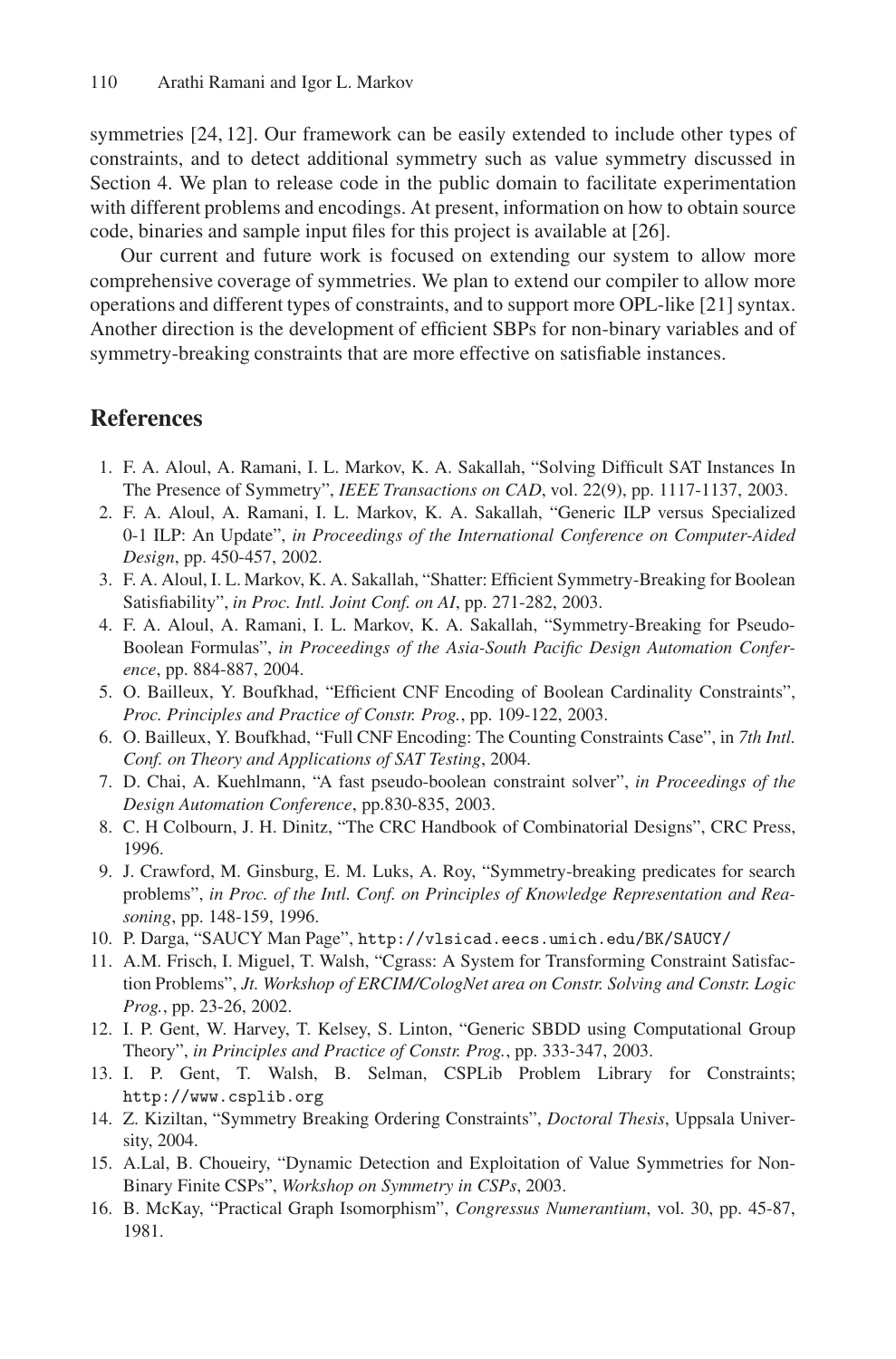- 17. F. Margot, "Exploiting Orbits in Symmetric ILP", Mathematical Programming Ser. B 98, pp. 3-21, 2003.
- 18. P. Meseguer and C. Torras, "Solving strategies for highly symmetric CSPs", *in Proceedings IJCAI*, pp. 400-405, 1999.
- 19. M. Moskewicz, C. Madigan, Y. Zhao, L. Zhang, S. Malik, "Chaff: Engineering an Efficient SAT Solver", *in Proc. Design Automation Conf.*, pp. 530-535, 2001.
- 20. G. Nam, F. Aloul, K. Sakallah, R. Rutenbar, "A Comparative Study of Two Boolean Formulations of FPGA Detailed Routing Constraints", *in Proc. of the Intl. Symposium on Physical Design*, pp. 222-227, 2001.
- 21. P. van Hentenryck, "The OPL Optimization Programming Language", the MIT Press, 1999.
- 22. The ECL<sup>i</sup>PS<sup>e</sup> Team, "The ECL<sup>i</sup>PS<sup>e</sup> Constraint Logic Programming System": http://www.icparc.ic.ac.uk/eclipse/
- 23. S. D. Prestwich, "Balanced Incomplete Block Design as Satisfiability", *in 12th Irish Conference on Artificial Intelligence and Cognitive Science*, 2001.
- 24. J. F. Puget, "Symmetry Breaking Using Stabilizers", *Principles and Practice of Constraints Prog.*, pp. 585-599, 2003.
- 25. H. Sheini, The Pueblo solver; http://www.eecs.umich.edu/~hsheini/pueblo
- 26. A. Ramani and I.L. Markov, "GSymEx": Generic Symmetry Extraction for Constraint Programming Problems; http://vlsicad.eecs.umich.edu/BK/GSymEx/
- 27. ILOG Solver, http://www.ilog.com/products/solver/
- 28. J. P. Warners, "A Linear-Time Transformation of Linear Inequalities into Conjunctive Normal Form", *in Information Proc. Letters*, vol. 68(2), pp. 63-69, 1998.

### **Appendix: Compilation into SAT/0-1 ILP**

Below, we describe how constraints are translated into CNF and 0-1 ILP. We use a Clike language for high-level constraint specification, and a customized parser that builds a parse tree for the system of constraints. Compilers for SAT and 0-1 ILP walk the parse tree and translate the constraints into CNF/0-1 ILP formulas, which are handed to SAT/0-1 ILP solvers. Solutions are translated back into a form that is meaningful to the original problem. The input language uses C-like syntax to declare variables and specify constraints. Variables are specified as unsigned integers of varying bit sizes, e.g. int1 represents a 1-bit (binary) variable, etc. The mathematical operators allowed are addition (+), subtraction (-) and multiplication (\*). Relational operators may be *<*=, *>*=, ==, and ! = (not-equal constraint). *Complement* notation is allowed to express the negative literal for a binary variable  $(x1'$  for  $x1)$ . Numeric constants are allowed as coefficients or as the right-hand-side (RHS) value of equations. Division is not presently supported. The compiler also does not support the use of nested parentheses or unary negation but can be easily extended to do so. Support for more sophisticated language constructs, e.g., those used by OPL [21], may be added in the future. An example of constraint declaration in the input language is shown in Figure 1 in Section 3.

To compile into SAT, Boolean "circuits" are instantiated to carry out mathematical operations. An *n*−bit variable is represented by *n* binary variables in the CNF instance plus a sign bit (to enable subtraction with 2's complement notation). The size of the CNF circuits depends on the operation to be performed. Ripple-carry adders are instantiated for addition operations, and subtraction is performed using 2's complement representation. Both adder and subtractor circuits are linear in the input size. Multiplication is implemented using circuits for Booth's algorithm which are quadratic in the